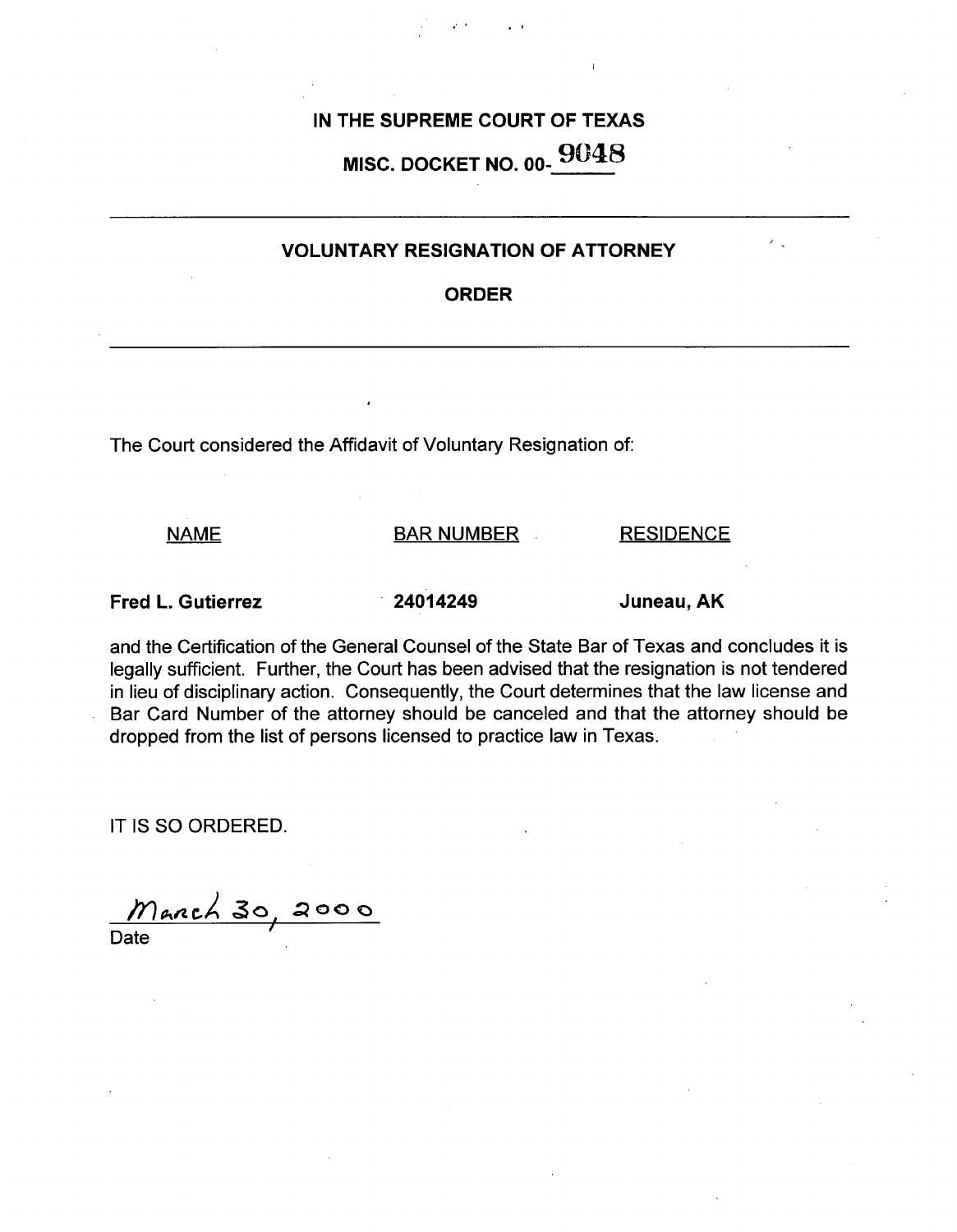Thomas R. Phillips, Chief Justice

L. Hecht, Justice

Engch, Justice  $\frac{1}{\text{Craig}}$ 

Priscilla R. Owen, Justice

**Man**<br>A. Baker, Justice

Jami

Greg Abbott, *Justice* 

Deborah G. Hankinson, Justice

 $\tilde{\mu}$ 

Harriet O'Neill, Justice

Alberto R. Gonzales, Oustice

 $\sim$ 

Misc. Docket No. 00  $-\frac{9048}{2012}$  2 of 2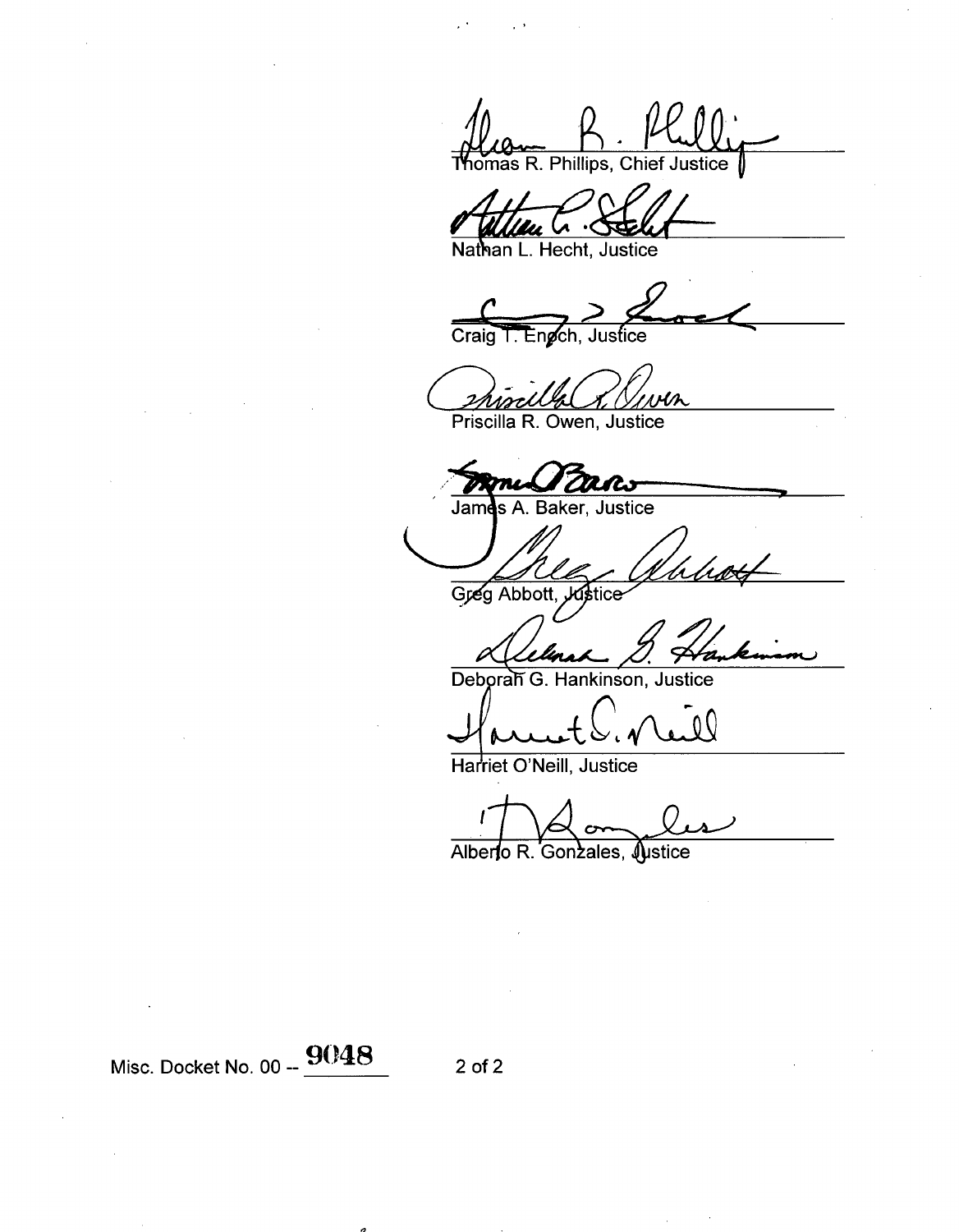# **IN THE SUPREME'COURT** OF TEXAS

## CERTIFICATION OF THE GENERAL COUNSEL OF THE STATE BAR OF TEXAS REGARDING

#### FRED L. GUTIERREZ 24014249

#### TO THE HONORABLE SUPREME COURT OF TEXAS:

I, Dawn Miller, First Assistant General Counsel of the State Bar of Texas, in accordance with the State Bar Rules, Art. III, Section 6(B), hereby certify that there is currently no disciplinary action pending **against Fred L. Gutierrez,** nor is **Fred L. Gutierrez** the subject of an investigation for professional misconduct at this time.

Respectfully submitted,

Will

Dawn Miller Acting General Counsel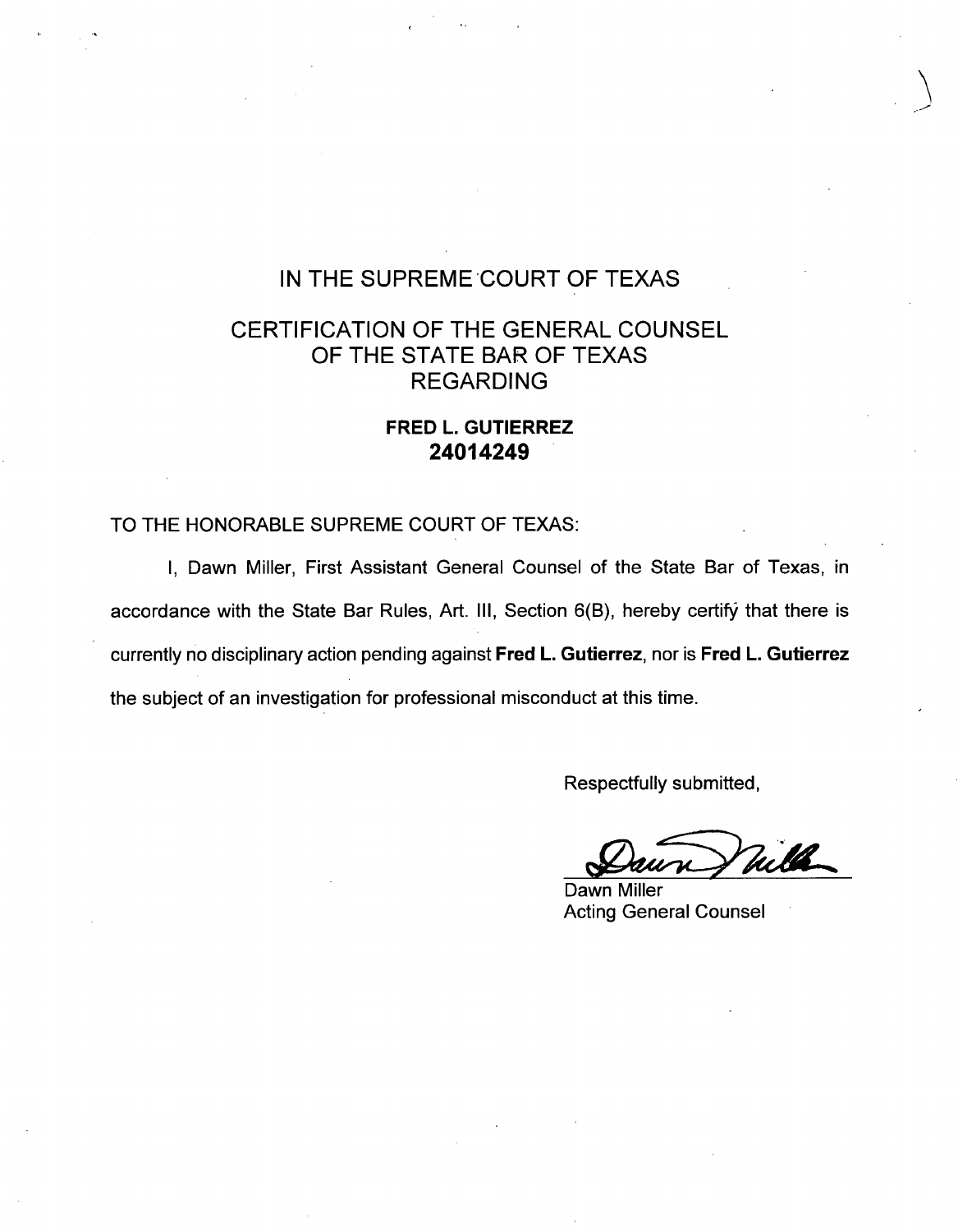## FRED L. GUTIERREZ PO BOX 22414 JUNEAU, AK 99801

February 28, 2000

State Bar of Texas Capital Station PO Box 12487 Austin, TX 78711 ATTN: Dee Stacey

Re: Probationary License No. 24014249

Dear Sir/Madam:

I am hereby responding to your letter dated February 10, 2000 addressed to my old Denver address. Please be advised that I filed a change of address and would request that you use that address; PO Box 22414, Juneau, AK, 99801.

Please be advised that I have already returned the Bar card and Probationary license to the Clerk of the Supreme Court of Texas and therefore can not provide you with the same. Please contact the Clerk of the Supreme Court of Texas to verify my representation.

Please fmd **enclosed the** two Affidavits requested.

Should you have any questions or desire any additional information, please contact me at the Juneau Alaska address as stated above.

Sincerely,

Fred L. Gutierrez

Attorney at Law

Encl.: two affidavits

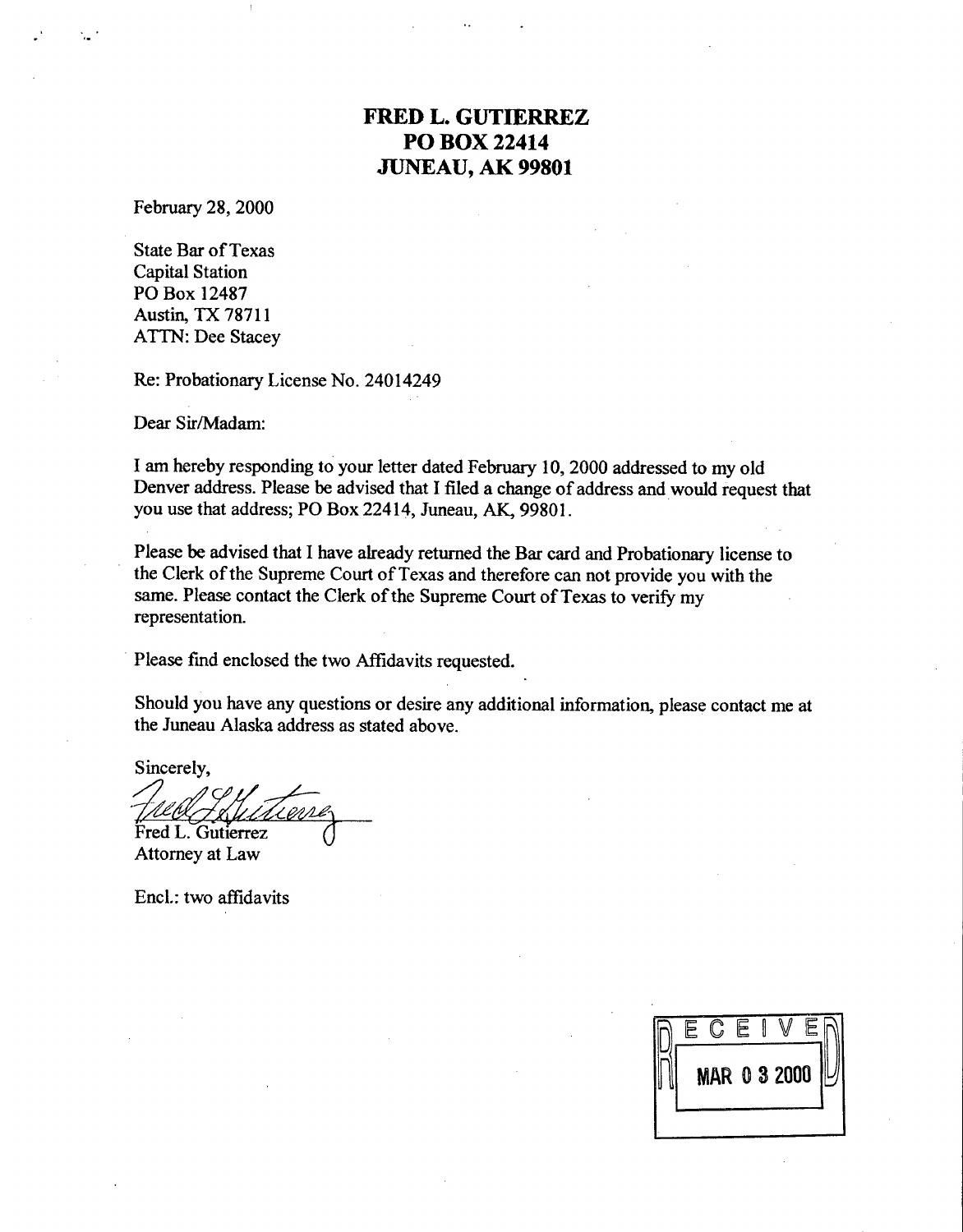#### **FRED L. GUTIERREZ** ATTORNEY AT LAW **1020 15TH STREET, SUITE 12-I DENVER, CO 80202 303-573-7749** E-MAIL FLGESQ@USWEST.NET

February 3, 2000

Mr. John T. Adams, Clerk Supreme Court of Texas PO Box 12248 Austin, TX 78711

Re: Probationary License No. 24014249

Dear Mr. Adams:

Please be advised that I was granted a Probationary license to practice law in the State of Texas with a license date of November 30, 1999.

I am hereby voluntarily surrendering the Probationary license as of this date February 3, 2000. I have enclosed the Bar Card and the License dated December 20, 1999. Please make the proper notations in my file evidencing the fact that I voluntarily surrendered my Probationary License to practice law in the state of Texas.

I hereby state and affirm that I am hereby severing any and all rights and duties that may or may not exist in relation to me and the Texas Board of Law Examiners, the Texas Supreme Court, and the Judicial Department for the state of Texas.

When I applied for a license to practice law in Texas I had a spotless record of 20 years as an attorney in the state of Colorado. I was appointed by the Governor of Colorado to the Judicial Nominating Commission and participated in the selection three Judges. I was appointed by the Governor of Colorado to the Judicial Performance Commission and evaluated Judges in the context of a retention recommendation in the election process.

I am of the opinion that I was a victim of the Taxes Board of Law Examiners in general, and Mr. Marshall in particular. Mr. Marshall's goal was to use his position and to manufacture unethical conduct on my part. He knew that he could not deny me a license, based on my 20 year record as an attorney, so he choose to tarnish my spotless record with his manufactured unethical conduct allegations. The result being he has singlehandedly eliminated me from the following positions in Texas; Judge, government attorney, law professor, law firm, and political office.

When I self reported to the Regulation Counsel's Office for the state of Colorado and explained the situation with Texas Board of Law Examiners, the Probationary License and the finding and facts they refused to take any disciplinary action against my license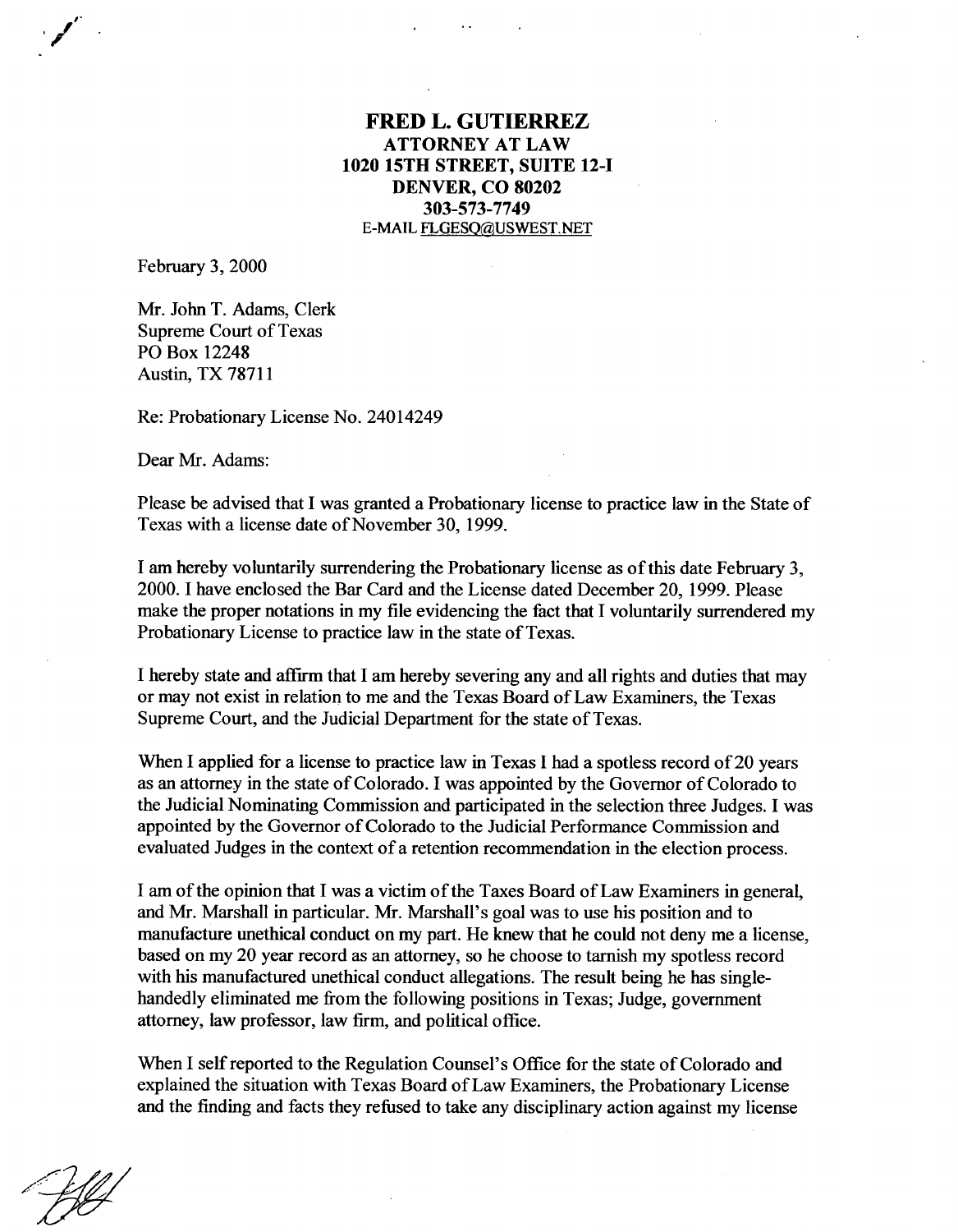in Colorado. The only conclusion is that they could not believe the nonsense put forth by Mr. Marshall.

 $\sim$   $\sim$ 

I requested in my correspondence to Mr. Marshall that I expected to be treated; fairly and honestly, in good faith and fair dealings, without bias or prejudice. I am of the opinion that I was in fact a victim of, unfair treatment and dishonesty, bad faith and unfair dealings, and the victim of bias and prejudice. Texas has a history of Texas Rangers with a license to kill Mexicans and Indians and it appears that, that prejudice still exists. If Texas is still playing cowboys and Indians I don't want to play nor do I have to. This bias and prejudice is also evidenced by the national publicity regarding the lack of Hispanic students in the University of Texas Law School.

Please do not think that this letter is from a crybaby. As an attorney, for 20 years, I have a duty to make a record. And this letter is a record of my position in this matter. I now, after 20 years of a spotless record, have a black mark that I will need to defend in the future. If, Mr. Marshall and the Texas Board of Law Examiner's reflect the bias and prejudice of the Texas Judicial system then I don't want to be a member. Why would I want to be a part of a system that promotes bias and prejudice which is repugnant to the very concept of Justice under the law?

Thank you **for your considerations in this matter.**

Sincerely,

<u>XUllener</u>

Fred L. Gutierrez, Reg. No. 9414 Attorney at Law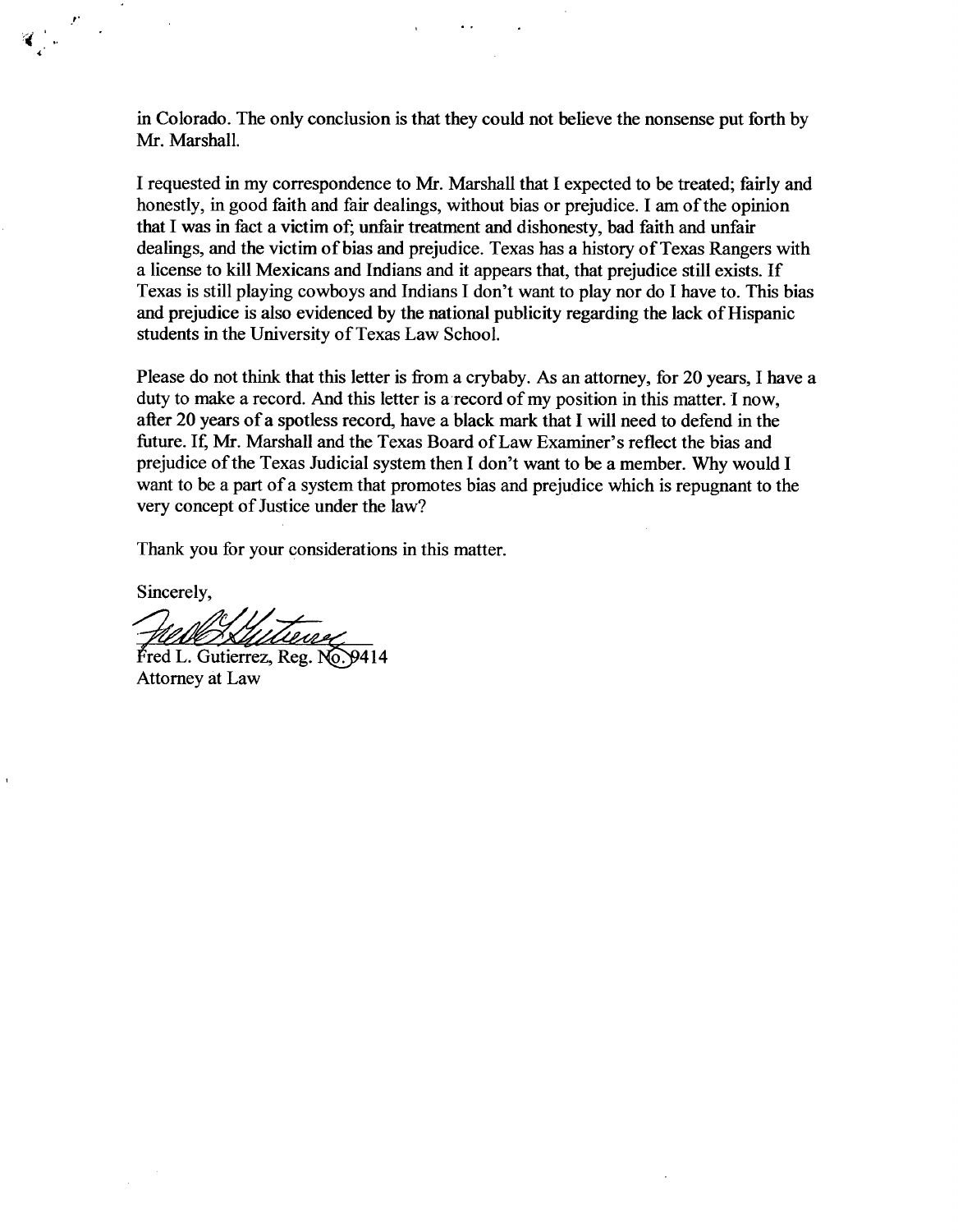## AFFIDAVIT

 $\mathbf{r}$  .

I, Fred L. Gutierrez, Probationary License Number 24014249, hereby swear, state and affirm that I have surrendered all Bar Cards, all Law Licenses, and all certificates issued to me by the Supreme Court of Texas.

tued Lyudieme

STATE OF ALASKA (a) **) ss**

 $\frac{1}{2}$  JUDICIAL DISTRCT )

The foregoing instrument was executed by:

Fred L. Gutierrez

and sworn to before me of their own free will this  $\mathscr{B}^{\text{Th}}_S$  day of  $\mathscr{C}$  behavior 2000.

<u>Puly Q. Sedesand</u>

My commission expires:  $A_{\text{pr}}$ ; | 23, 200 |

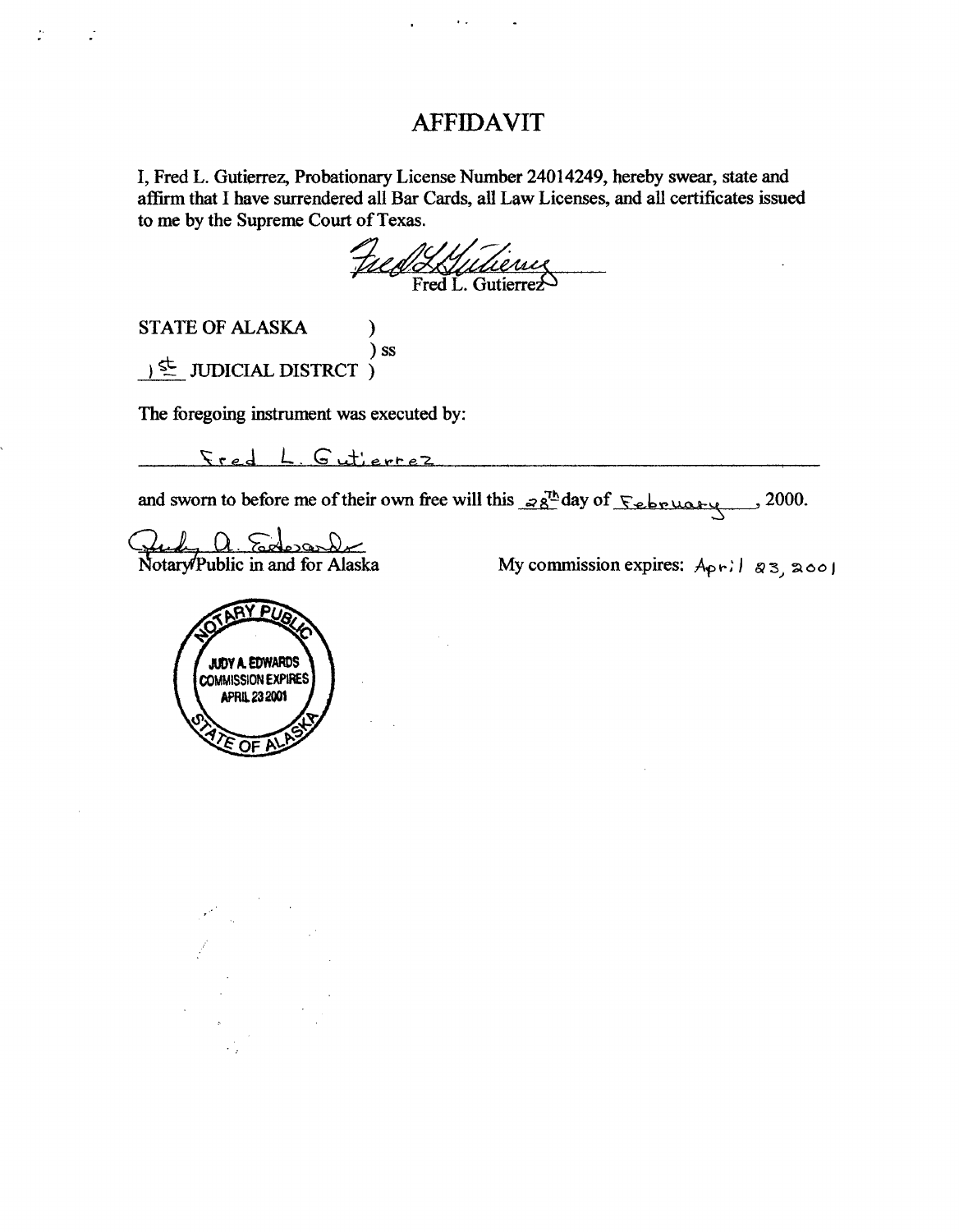## AFFIDAVTT

I, Fred L. Gutierrez, Probationary License Number 24014249, pursuant to Article III, Section 6(A) of the State Bar Rules, does hereby swear, state and affirm that the purpose in resigning is not to avoid disciplinary action and that I have no knowledge of any unresolved allegations of professional misconduct.

Ford Allinewe

STATE OF ALASKA

 $\downarrow \leq$  JUDICIAL DISTRICT

The foregoing **instrument** was executed by:

Fred L. Gutjerrez

) ss

and swore before me of their own free will this  $28^{7h}$  day of  $\leq$  bruery 2000.

Notary **public in and for Alaska** My commission expires:  $A_{\rho}$ <sup>1</sup>:  $\theta$  3, 2001